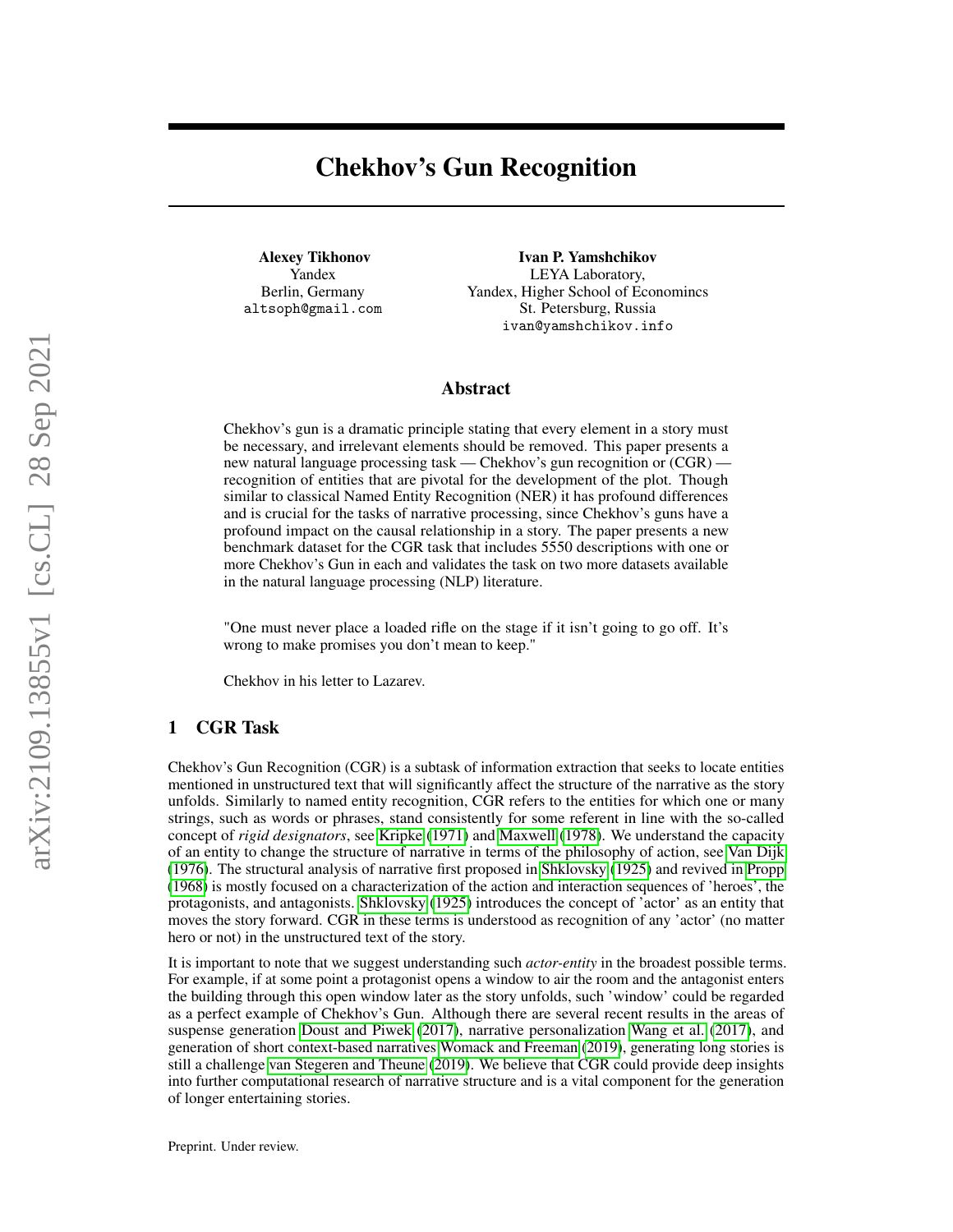# 2 Data

Interactive Fiction games are text-based simulators where a player uses text commands to change the environment and navigate through the story. Such games represent a unique intersection of natural language processing and sequential decision making, which makes them extremely valuable in a machine learning context and draws the attention of various researchers. For example, in [Ryan](#page-7-7) [et al.](#page-7-7) [\(2016\)](#page-7-7) the authors develop "expressionist", an authoring tool for in-game text generation and [Ammanabrolu et al.](#page-6-2) [\(2020\)](#page-6-2) generate interactive text-based worlds.

Navigating through interactive fiction the agent must often detect affordances: the set of behaviors enabled by a situation. Affordance detection is particularly helpful in domains with large action spaces, allowing the agent to prune its search space by avoiding futile behaviors. [Fulda et al.](#page-6-3) [\(2017\)](#page-6-3) present such an affordance detection mechanism and [Haroush et al.](#page-6-4) [\(2018\)](#page-6-4) develop the actionelimination architecture that solves quests in the text-based game of Zork, significantly outperforming the baseline agents.

In some sense, Chekhov's gun recognition could be linked to affordance detection mentioned above, yet we argue that CGR is an isolated natural language processing (NLP) task due to its relevance to the structure of the narrative. We believe that further research of CGR as a stand-alone NLP task could shed light on fundamental properties of narrative generation, systematic principles of human attention, and structural conditions that these principles impose on story formation. Further in this paper, we illustrate CGR applicability to NLP tasks outside of the scope of interactive fiction, however, interactive text games are perfect playgrounds to test and benchmark CGR algorithms.

<span id="page-1-0"></span>This paper presents a new dataset — Chekhov's Guns from Interactive Fiction (CGIF). The dataset includes 5550 locations with one or more CG in each of them and is based on 995 games. Its' total size is 1.5 megabytes. Every Chekhov's Gun in the text is labeled as shown in Figure [1.](#page-1-0) We publish the resulting  $\overline{CGIF}$  dataset<sup>[1](#page-1-1)</sup> with labeled  $\overline{CGs}$  and suggest to it for  $\overline{CGR}$  algorithms benchmarking.

> The Museum of Illusion was dedicated to the memory of the Great [Implementers] - figures who were believed to have created the GUE as an act of pure will. Before you, a row of delicately crafted [porcelain busts] of these immortal greats once stood. Legend has it that so lifelike were these [busts], that they would seem to talk among themselves, discussing history, the arts, music, and philosophy, much as those mythic figures did in the Golden Age of Text Adventures. But years of neglect and the ravages of time have toppled most from atop their finely-wrought pedestals. Now, alas, the only two that remain are those of [Marc Blank] and [Mike Berlyn], bloodied, but unbent; battered, but unbroken; shaken, but not stirred.

Figure 1: Text description of a location with highlighted items available for interaction. One can clearly see that CGR differs from NER though there is an overlap.

The data consists of three different types of texts from interactive fiction games. The first part of the dataset is based on the Jericho introduced in [Hausknecht et al.](#page-6-5) [\(2020\)](#page-6-5). It includes 57 interactive fiction games with lists of all locations and all actionable entities. One could assume that every actionable entity in these descriptions was regarded by the authors of the game as something that could help

<span id="page-1-1"></span><sup>&</sup>lt;sup>1</sup>Ommitted to preserve the anonymity of the review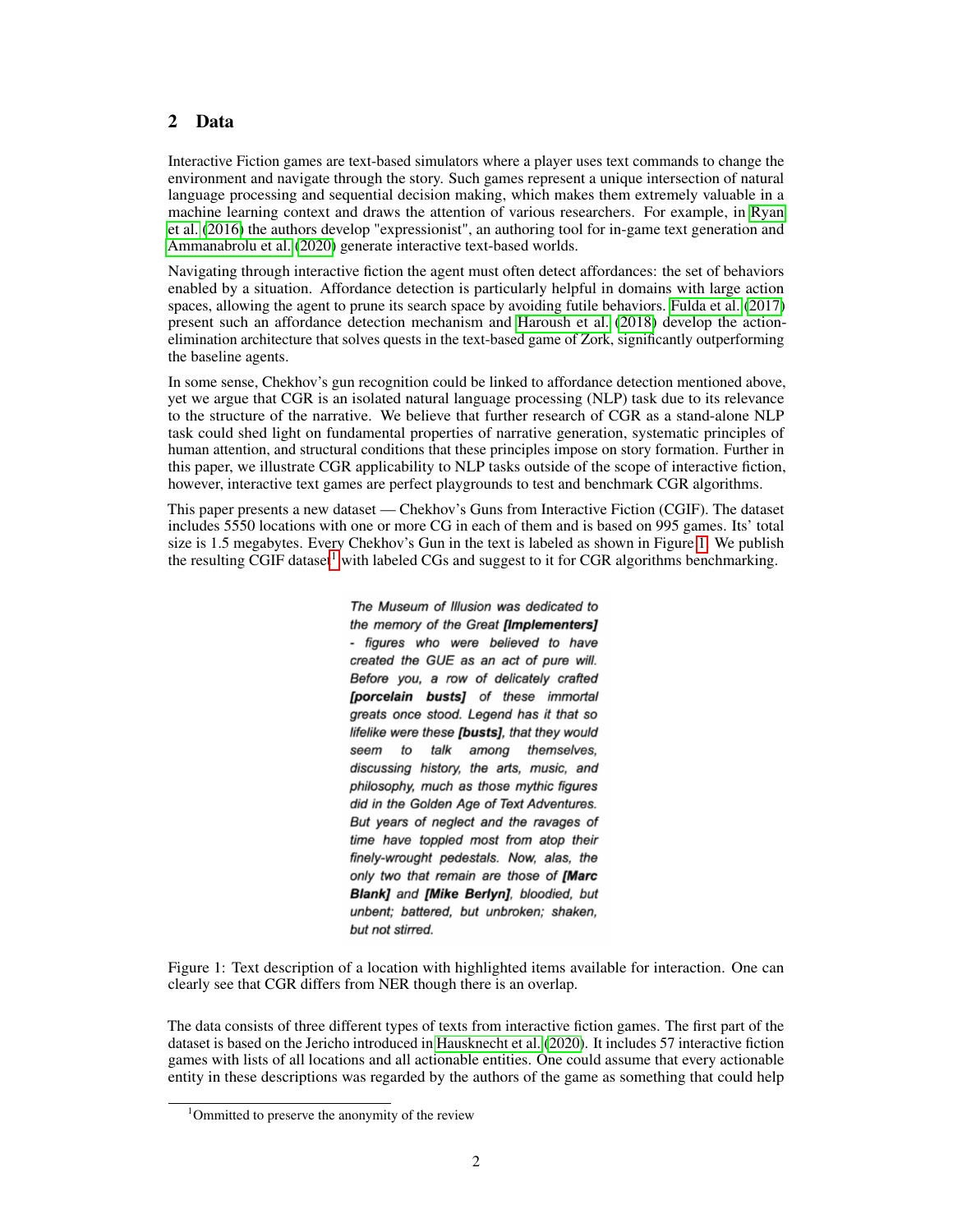|                        | Accuracy F1-score |      |
|------------------------|-------------------|------|
| Pre-trained T-NER 0.05 |                   | 0.00 |
| Fine-tuned T-NER 0.50  |                   | 0.51 |

<span id="page-2-1"></span>Table 1: Pre-trained XLN-RoBERTa T-NER hardly detects Chekhov's Guns out of the box. Yet after fine-tuning on CGIF for entity span prediction the quality significantly improves.

the player moving forward. Iteratively searching all such actionable entities in every location with a script we get a list of Chekhov's Guns.

We have also collected 24 additional interactive fiction games that have published solutions and are not included in Jericho. For every game, we have created a script that can execute the commands described in the solution and controls the location where the command is executed. As an output of this script, we obtain a list of locations on the critical path that leads to the completion of the game. For every location, we also store a prefix of commands that leads the character to this particular location. Then we brute force the labels of CGs in the following manner. For every location, we reset the game and enter the prefix that brings us into this location. We store the description of the location and start iterating over all objects in this description using the command examine  $\langle$ obj $\rangle$ '. If interaction with one of the entities gives a non-trivial reaction from the game we label this entity as a CG.

Finally, we include 1500 other interactive fiction games for which we found no working solution. Instead of a solution-based strategy, we implemented a random walk for labeling Chekhov's Guns in these games. In every game, we did 2500 random steps and implemented the same logic that we used for the solution but on a limited number of locations that we were lucky to obtain.

# 3 Task validation

We propose several ways in which one can approach the CGR problem using the CGIF dataset as well as other datasets available in the literature.

## <span id="page-2-3"></span>3.1 Contrasting Chekhov's Guns and Named Entities

Let us discuss how CGR differs from NER. To do that we use a recent T-NER model developed by [Ushio and Camacho-Collados](#page-7-8) [\(2021\)](#page-7-8). The pre-trained T-NER realization of the XLM-RoBERTa<sup>[2](#page-2-0)</sup> works in the entity span prediction regime marking the beginning and the end of a named entity in the text. Table [1](#page-2-1) shows the results of the pre-trained T-NER of the CGIF dataset along with results after fine-tuning.

Table [1](#page-2-1) illustrates that Chekhov's Guns profoundly differ from Named Entities. Fine-tuning a pretrained T-NER model on the CGIF dataset boosts the F-1 score from virtually zero to something around one-half, yet there is room for progress. It is important to note that CGIF is far smaller than the NER datasets that are commonly used in the literature. This experiment allows us to conclude that CGs form a distinct category of entities that is out of the scope of current NER: some of the named entities are Chekhov's guns yet a lot of Chekhov's Guns are NOT named entities.

Table [2](#page-3-0) provides some qualitative understanding of the contrast between named entities and CGs. T-NER classifies detected entities into several categories. After fine-tuning XLM-RoBERTa-based T-NER on CGIF dataset, we apply T-NER and our CGR model to four different datasets and look for the T-NER categories that are dominated by CGs. The CGIF column stands for the validation part of CGIF. There are only three T-NER categories, in which Chekhov's guns happen to be a majority here. These are "product" with only one NER that is not a CG per every eighteen CGs, "person" with one NER that is not a CG per 2.6 CGs, and "work of art" with one NER that is not a CG per two CGs.

[Yao et al.](#page-7-9) [\(2020\)](#page-7-9) present a ClubFloyd dataset that is crawled from the ClubFloyd website<sup>[3](#page-2-2)</sup> and contains 426 human gameplay transcripts, which cover 590 text-based games of diverse genres and styles. The data consists of 223,527 context-action pairs in the format [CLS] observation [SEP]

<span id="page-2-0"></span><sup>&</sup>lt;sup>2</sup>https://huggingface.co/asahi417/tner-xlm-roberta-large-all-english

<span id="page-2-2"></span><sup>3</sup> http://www.allthingsjacq.com/interactive\_fiction.html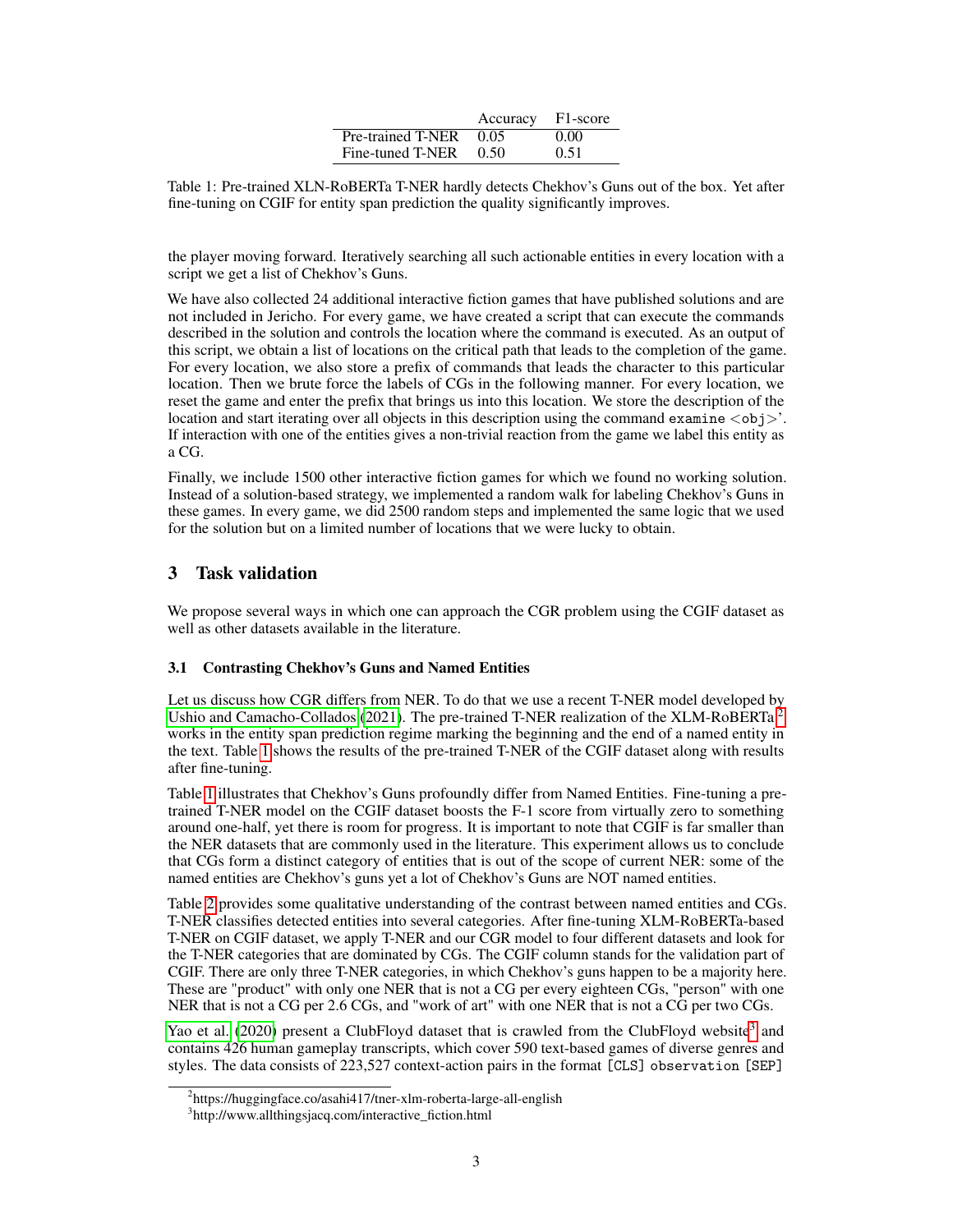action [SEP] next observation [SEP] next action [SEP]. Every context entry observation is accompanied with variants of human attempts to interact with objects and characters in the given context. Table [2](#page-3-0) shows that for these context description T-NER categories "product", "person" and "work of art" are dominated by CGs as well as in CGIF. However, there are other CG-dominated categories, such as "chemical", for example.

[Malysheva et al.](#page-7-10) [\(2021\)](#page-7-10) present the TVMAZE<sup>[4](#page-3-1)</sup> dataset. The dataset consists of 13 000 texts that describe plots of TV series split into short episode annotations. WikiPlots<sup>[5](#page-3-2)</sup> is a collection of 112,936 story plots extracted from English language Wikipedia. These two datasets are significantly larger than datasets of interactive fiction. Table [2](#page-3-0) demonstrates that once again categories "person" and "product" are dominated by CGs, but such categories as "corporation", "organization" and "group" add up themselves to the picture.

<span id="page-3-0"></span>

| <b>CGIF</b>  |             | ClubFloyd    |             | <b>TV-MAZE</b> |             | <b>WikiPlots</b> |             |
|--------------|-------------|--------------|-------------|----------------|-------------|------------------|-------------|
| 1 117 texts  |             | 43 795 texts |             | 299 197 texts  |             | 2 070 449 texts  |             |
| <b>T-NER</b> | $\nu_{cgr}$ | <b>T-NER</b> | $\nu_{cgr}$ | <b>T-NER</b>   | $\nu_{cgr}$ | <b>T-NER</b>     | $\nu_{cgr}$ |
| category     | $\nu_{ner}$ | category     | $\nu_{ner}$ | category       | $\nu_{ner}$ | category         | $\nu_{ner}$ |
| product      | 18          | chemical     | 7.5         | person         | 36.5        | product          | 31.2        |
| person       | 2.6         | product      | 7.3         | product        | 12.2        | corporation      | 22.7        |
| work of art  | 2.0         | person       | 5.5         | corporation    | 3.9         | person           | 20.1        |
| organization | 0.7         | other        | 2.1         | organization   | 3.3         | group            | 5.4         |
| location     | 0.5         | work of art  | 1.3         | chemical       | 3.1         | chemical         | 4.9         |

Table 2: Lists of T-NER categories in which Chekhov's guns tend to have higher relative frequencies across four different datasets. For every T-NER category, the number of Chekhov's Guns the fall into this category is divided over T-NER recognized entities that are not Chekhov's guns (provided this number is not zero). Table shows five categories in which Chekhov's guns have the highest relative frequency.

Chekhov's Gun is a type of entity that plays a causal role in the development of a narrative. Since some of such entities are named, modern NER models could detect some percentage of CGs in a text. These would typically be single characters (say, Thor), groups or some organizations (say, Asgard), or objects that are "branded" in some sense (i.e. Mjölner, Obedience Potion or statue of Loki). Along with CGs that are named, there is a large portion of CGs that are not detected within the framework of NER. In this subsection, we have provided a basic benchmark for CGR via fine-tuning XLM-RoBERTa based T-NER model, and have shown that the model trained on CGIF does not have to be only used for interactive fiction but can be applied to other NLP datasets.

#### 3.2 Chekhov's Guns and Human World Knowledge

Humans tend to understand causal relations between entities in a given text intuitively. If a player wants to leave the location, she might try to use the door that was mentioned in the description. If the door is closed, to open it the player could look for a key, etc. This given understanding of the "world" is crucial for interactive fiction yet its importance is not limited to the textual game-play. Models endowed with such understanding would be far more usable across the board of NLP tasks. Let us show that CGR is a cornerstone for the acquisition of such knowledge.

In Subsection [3.1](#page-2-3) we have already introduced the dataset presented in [Yao et al.](#page-7-9) [\(2020\)](#page-7-9) and have used the descriptions of the game context to explore differences between NER and CGR. Now let us focus on the actions that this dataset contains. These are actual attempts of human players to interact within the proposed environment. One action typically consists of a verb (i.e. go, take, open, etc.) that is followed by a description of an entity with which the player is trying to interact. We call these entities Action Targets (AT). Since the dataset contains gamelogs of several players some ATs could be mentioned several times. These would be the entities that are perceived by humans as more interesting to explore and use in the game. Table [3](#page-4-0) summarizes what share of ATs could be labelled by a CGR model.

<span id="page-3-1"></span><sup>4</sup> https://www.tvmaze.com/

<span id="page-3-2"></span><sup>5</sup> https://github.com/markriedl/WikiPlots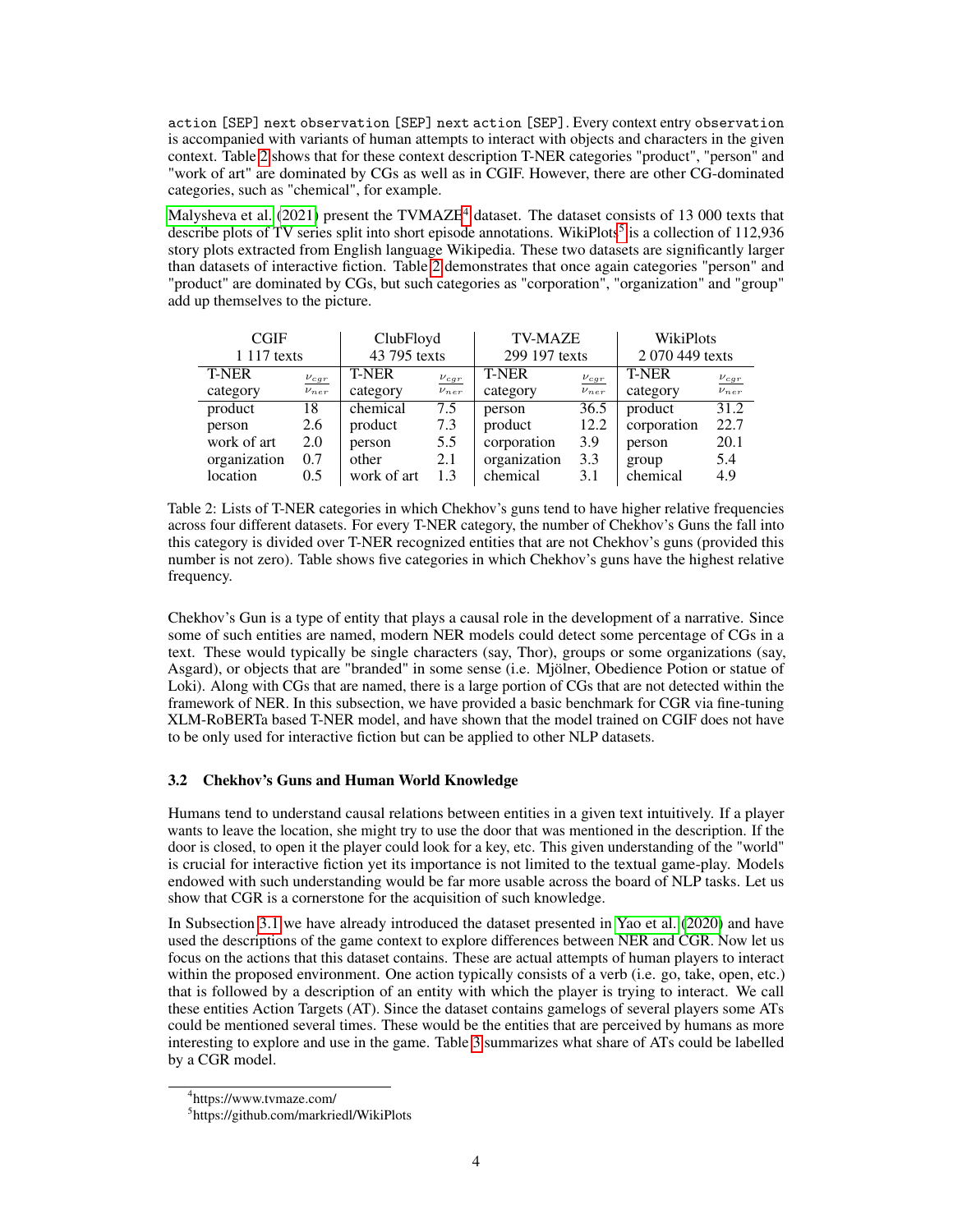<span id="page-4-0"></span>

|                       | All payer action targets (AT) |          |       | Unique AT <sub>s</sub> |         |          |       |          |
|-----------------------|-------------------------------|----------|-------|------------------------|---------|----------|-------|----------|
| CGR model threshold   | p > 0.5                       | p > 0.65 | p>0.8 | p > 0.95               | p > 0.5 | p > 0.65 | p>0.8 | p > 0.95 |
| Share of CGs          | 0.38                          | 0.43     | 0.48  | 0.57                   | 0.22    | 0.25     | 0.29  | 0.36     |
| that occur in AT list |                               |          |       |                        |         |          |       |          |
| Share of ATs          | 0.84                          | 0.65     | 0.30  | 0.05                   | 0.84    | 0.65     | 0.30  | 0.04     |
| labelled as CGs       |                               |          |       |                        |         |          |       |          |

Table 3: XLN-RoBERTa T-NER fine-tuned on CGIF predicts which action targets from Club Floyd dataset would a player try to interact with. The entities with higher CG probability estimates almost surely end up in the list of action targets. If the entities with lower CG probability are included they cover up to 84% of all action targets used by the human players. Since the Club Floyd dataset contains raw interactive fiction data, there are entities with which several players try to interact. Table provides both the results for the full list of action targets, as well as for the list of unique action targets.

CGR model predicts if an entity is a CG with some probability. Varying this probability threshold would change the prediction of the model. With a higher threshold, the list of CGs would naturally be shorter. Table [3](#page-4-0) shows that the share of CGs that overlap with some human action targets grows if the threshold is higher. At the same time, if the model has a lower threshold it predicts more than 80% of all the entities that humans try to interact with.

# 4 Chekhov's Guns and the structure of narrative

[Papalampidi et al.](#page-7-11) [\(2019\)](#page-7-11) introduce a TRIPOD dataset<sup>[6](#page-4-1)</sup> that includes plot synopses with turning point annotation. The five turning points that [Papalampidi et al.](#page-7-11) [\(2019\)](#page-7-11) use are:

- Opportunity the introductory event that occurs after the presentation of the setting and the background of the main characters;
- Change of Plans the event where the main goal of the story is defined;
- Point of No Return the event that pushes the main character(s) to fully commit to their goal;
- Major Setback the event where everything falls apart;
- Climax the final event of the main story.

Figure [2](#page-5-0) shows how the average number of CGs per sentence varies in these turning points. Since we are interested in relative dynamics within a story, we calculate the average number of CGs per sentence and see its difference with an average number of CGs across all five turning points. Since the number of CGs per sentence might be higher for longer sentences we also calculate how the average number of words per sentence differs in every turning point.

Turning point number one — Opportunity — tends to have more words per sentence as well as more Chekhov's Guns in them. As the plot thickens in Change of Plans and Point of No Return, sentences get shorter, however, the number of Chekhov's Guns per sentence gets lower as well. Rephrasing Chekhov's quote one could say that some of the "loaded rifles" are already placed on the stage, and we are waiting for the shots. Indeed, in Major Setback number of CGs per sentence jumps, while the average number of words per sentence remains low. In the Climax the number of CGs drops to its lowest.

Table [4](#page-5-1) shows how CGs first occur and reoccur in the story depending on the turning point. Indeed, almost one third of CGs first emerge in the Opportunity part of the story. In every later turning point five to seven percent of all CGs in a story are the once that we first meet in the Opportunity part. The percentage of first occurrences consistently drops from 32.2% in the first to 12.8% in the last turning point.

This is a qualitative picture that illustrates the potential of CGR as a stand-alone NLP task: since Chekhov's guns are the entities that affect causal relations within the narrative they could be useful for the overall analysis of the narrative structure.

<span id="page-4-1"></span><sup>6</sup> https://github.com/ppapalampidi/TRIPOD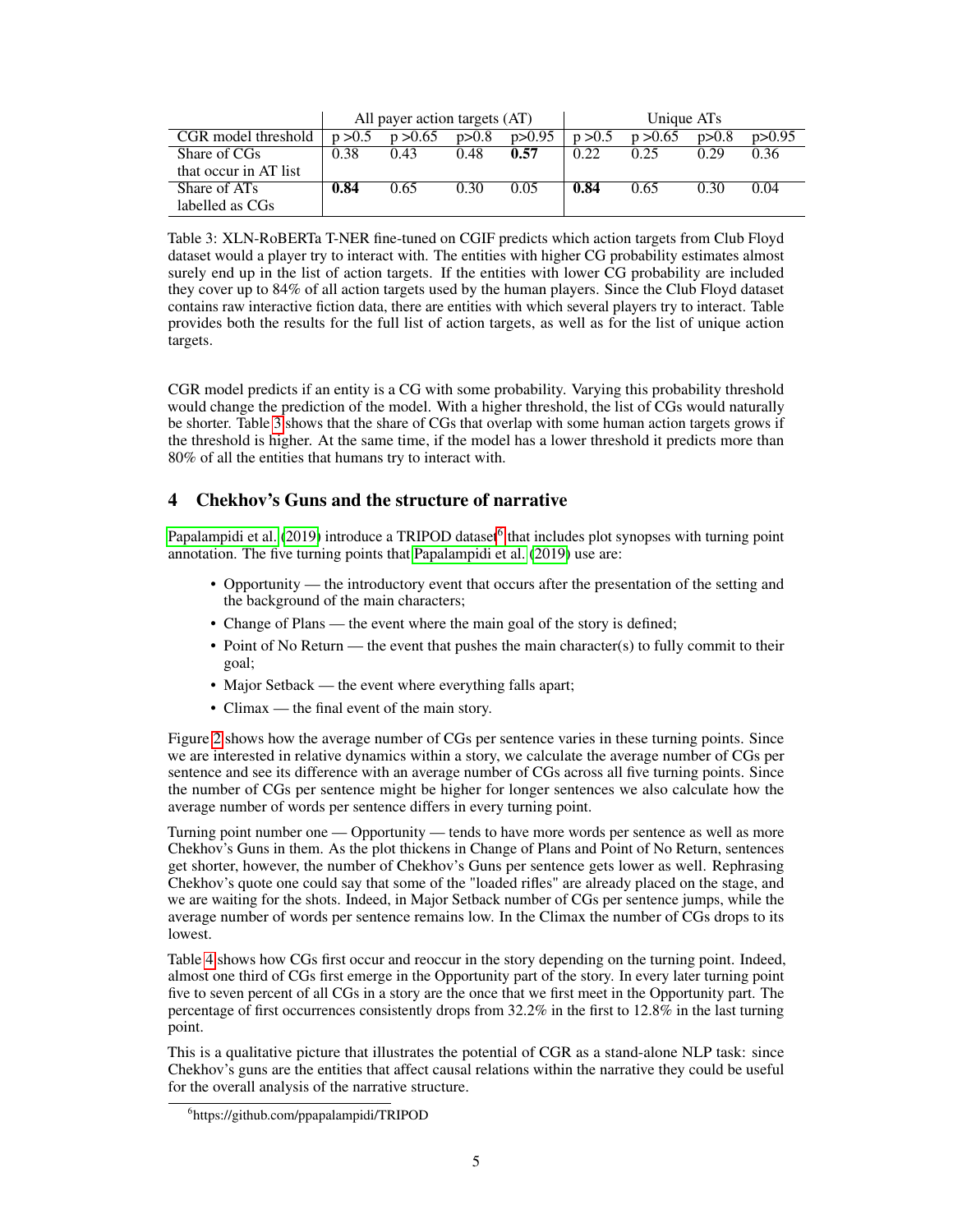<span id="page-5-0"></span>

CGs per sentence

<span id="page-5-1"></span>Figure 2: Average number of CGs per sentence and the average number of words in a sentence differ in different turning points of the story. The axis shows the difference between these values calculated at the corresponding turning point and the story at large. The first turning point of a story has more words and more CGs per sentence than usual. Then the sentences tend to get shorter. The second and third turning points of the story have fewer Chekhov's guns per sentence, while at the fourth turning point the number of CGs per sentence peaks.

| Turning<br>Point # |      |      | 3    |      |      |
|--------------------|------|------|------|------|------|
|                    | 32.2 | 7.2  | 6.3  | 6.8  | 5.4  |
|                    | 0.0  | 21.7 | 4.0  | 4.0  | 3.3  |
| 3                  | 0.0  | 0.0  | 17.3 | 2.5  | 2.6  |
|                    | 0.0  | 0.0  | 0.0  | 16.0 | 2.8  |
|                    | 0.0  | 0.0  | 0.0  | 0.0  | 12.8 |

Table 4: Percentage of CGs in every turning point of a story. Every row represents CGs that first occurred in the corresponding turning point and then reoccurred in later parts of the story that stand in the corresponding column. The diagonal sums to  $100\%$  representing all first occurrences.

## 5 Discussion

In recent years we have seen various exciting results in the area of Natural Language Generation (NLG). One line of research addresses generation of semi-structured texts varying from dialogue responses, see [Li et al.](#page-6-6) [\(2016,](#page-6-6) [2017,](#page-6-7) [2019\)](#page-6-8), to Chinese traditional poetry, see [Zhang and Lapata](#page-7-12) [\(2014\)](#page-7-12); [Wang et al.](#page-7-13) [\(2016\)](#page-7-13). Another line of research addresses the generation of stylized texts, see [Tikhonov and Yamshchikov](#page-7-14) [\(2018\)](#page-7-14); [Yang et al.](#page-7-15) [\(2018\)](#page-7-15). There have been recent results that try to generate longer blocks of text, such as [Kedziorski](#page-6-9) [\(2019\)](#page-6-9) or [Agafonova et al.](#page-6-10) [\(2020\)](#page-6-10), yet the generation of longer texts is only possible under certain stylistic and topical constraints that exclude the problem of narrative generation altogether.

We believe that understanding narrative and its key principles are paramount to further advances in NLG. However, the narrative is fundamentally causal, thus deeper understanding of causality in NLP should provide new insights into the structure of the narrative. Currently, our understanding is lacking due to a variety of reasons:

- human cognition is often verbal and narrative-based which makes attempts to verbally conceptualize narrative implode on themselves;
- narration is not only a linguistic but a cultural act, that fundamentally affects humans as 'cultural animals', this influence of narrative hinders its conceptualization in rigorous mathematical terms;
- narrative is centered around long-term dependencies, that could be formally characterized as a critical behavior of language, see [Lin and Tegmark](#page-6-11) [\(2017\)](#page-6-11).

Each of these very general issues needs separate attention, but we believe the CGR is an exemplary step to address these problems. First of all, CGR allows addressing the notion of 'actor' in line with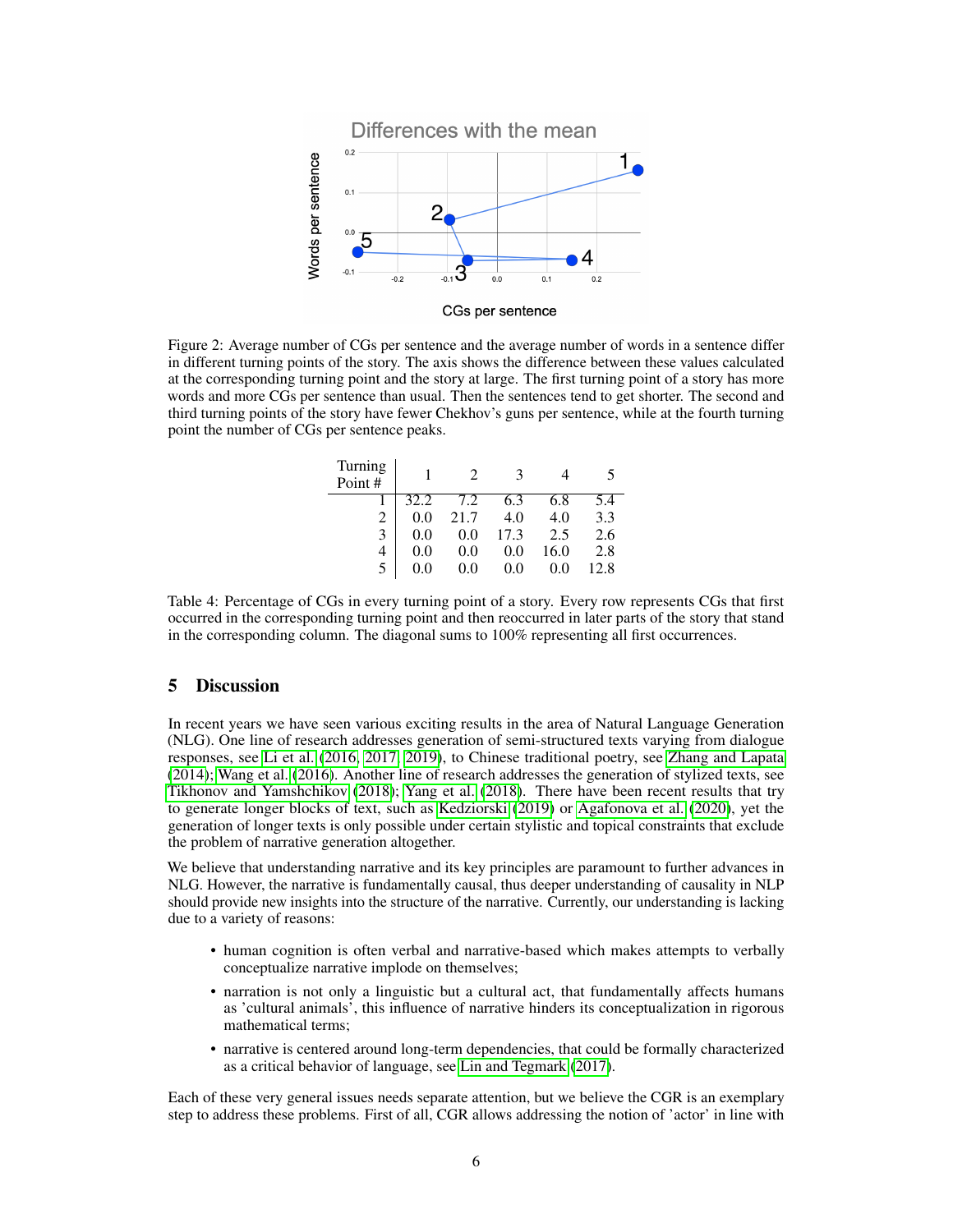[Shklovsky](#page-7-2) [\(1925\)](#page-7-2), broadening it from a person to any entity that interacts with a storyline. This ability to personalize various entities could be regarded as a cornerstone associative mechanism that might be a basis for creative cognition [Mednick](#page-7-16) [\(1962\)](#page-7-16). Secondly, as with any NLP task, CGR could be developed for every culture or language. Further development of CGR could provide general cross-cultural insights into the process of story formation. Finally, CGs significantly contribute to the criticality of language in line with ideas expressed in [Lin and Tegmark](#page-6-11) [\(2017\)](#page-6-11). CGs reoccur in the story and understanding which object is pivotal for the narrative to unfold is one of the key bottlenecks on the way to automated narrative generation. We believe that all these factors make CGR an exemplary NLP task that could bring us further in the direction of narrative generation. We also believe that the NLP community needs further NLP tasks that could be regarded as formalized problems yet help with one or several challenges listed above.

## 6 Conclusion

This paper presents a new causal natural language processing task — Chekhov's gun recognition (CGR). It formalizes the notion of Chekhov's gun as an entity that has a causal effect on the development of the story in line with structuralist views. It provides a corpus of interactive fiction games to introduce the benchmark for CGR. To illustrate the differences between CGR and NER, it validates the proposed task on four different datasets. Using human player data the paper demonstrates that the CGR model predicts human attempts to interact with entities within interactive fiction. Finally, it shows how the CGR classifier could be applied to an external dataset to obtain insights into the structure of the narrative.

### References

- <span id="page-6-10"></span>Yana Agafonova, Alexey Tikhonov, and Ivan P Yamshchikov. 2020. Paranoid transformer: Reading narrative of madness as computational approach to creativity. *arXiv preprint arXiv:2007.06290*.
- <span id="page-6-2"></span>Prithviraj Ammanabrolu, Wesley Cheung, Dan Tu, William Broniec, and Mark O Riedl. 2020. Bringing stories alive: Generating interactive fiction worlds. *arXiv preprint arXiv:2001.10161*.
- <span id="page-6-1"></span>Richard Doust and Paul Piwek. 2017. A model of suspense for narrative generation. In *Proceedings of the 10th International Conference on Natural Language Generation*, pages 178–187.
- <span id="page-6-3"></span>Nancy Fulda, Daniel Ricks, Ben Murdoch, and David Wingate. 2017. What can you do with a rock? affordance extraction via word embeddings. *arXiv preprint arXiv:1703.03429*.
- <span id="page-6-4"></span>Matan Haroush, Tom Zahavy, Daniel J Mankowitz, and Shie Mannor. 2018. Learning how not to act in text-based games.
- <span id="page-6-5"></span>Matthew J Hausknecht, Prithviraj Ammanabrolu, Marc-Alexandre Côté, and Xingdi Yuan. 2020. Interactive fiction games: A colossal adventure. In *AAAI*, pages 7903–7910.
- <span id="page-6-9"></span>Richard Koncel Kedziorski. 2019. *Understanding and Generating Multi-Sentence Texts*. Ph.D. thesis.
- <span id="page-6-0"></span>Saul Kripke. 1971. Identity and necessity. *Identity and individuation*, 1971:135–64.
- <span id="page-6-6"></span>Jiwei Li, Will Monroe, Alan Ritter, Dan Jurafsky, Michel Galley, and Jianfeng Gao. 2016. Deep reinforcement learning for dialogue generation. In *Proceedings of the 2016 Conference on Empirical Methods in Natural Language Processing*, pages 1192–1202.
- <span id="page-6-7"></span>Jiwei Li, Will Monroe, Tianlin Shi, Sébastien Jean, Alan Ritter, and Dan Jurafsky. 2017. Adversarial learning for neural dialogue generation. In *Proceedings of the 2017 Conference on Empirical Methods in Natural Language Processing*, pages 2157–2169.
- <span id="page-6-8"></span>Ziming Li, Julia Kiseleva, and Maarten de Rijke. 2019. Dialogue generation: From imitation learning to inverse reinforcement learning. In *Proceedings of the AAAI Conference on Artificial Intelligence*, volume 33, pages 6722–6729.
- <span id="page-6-11"></span>Henry W Lin and Max Tegmark. 2017. Critical behavior in physics and probabilistic formal languages. *Entropy*, 19(7):299.